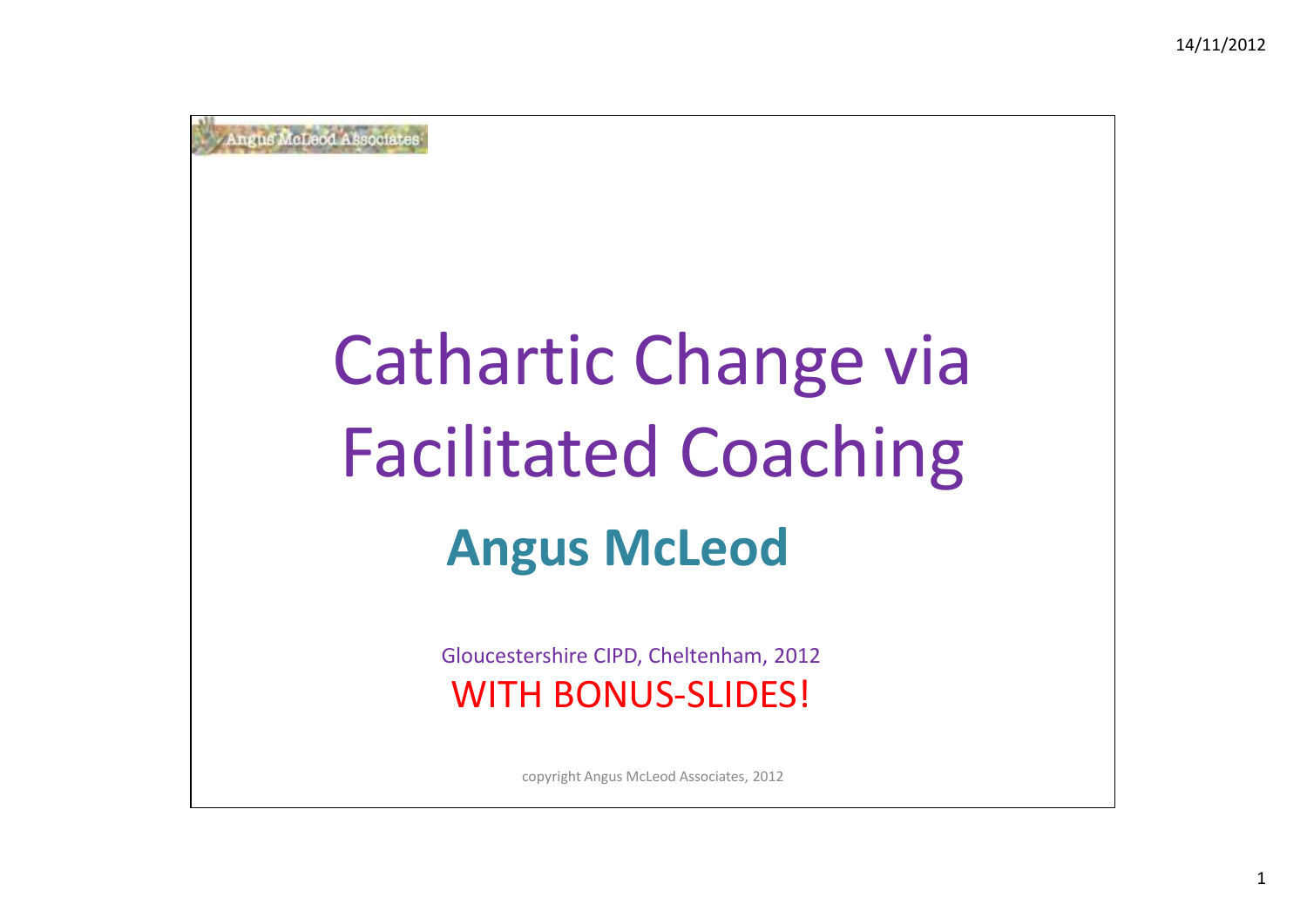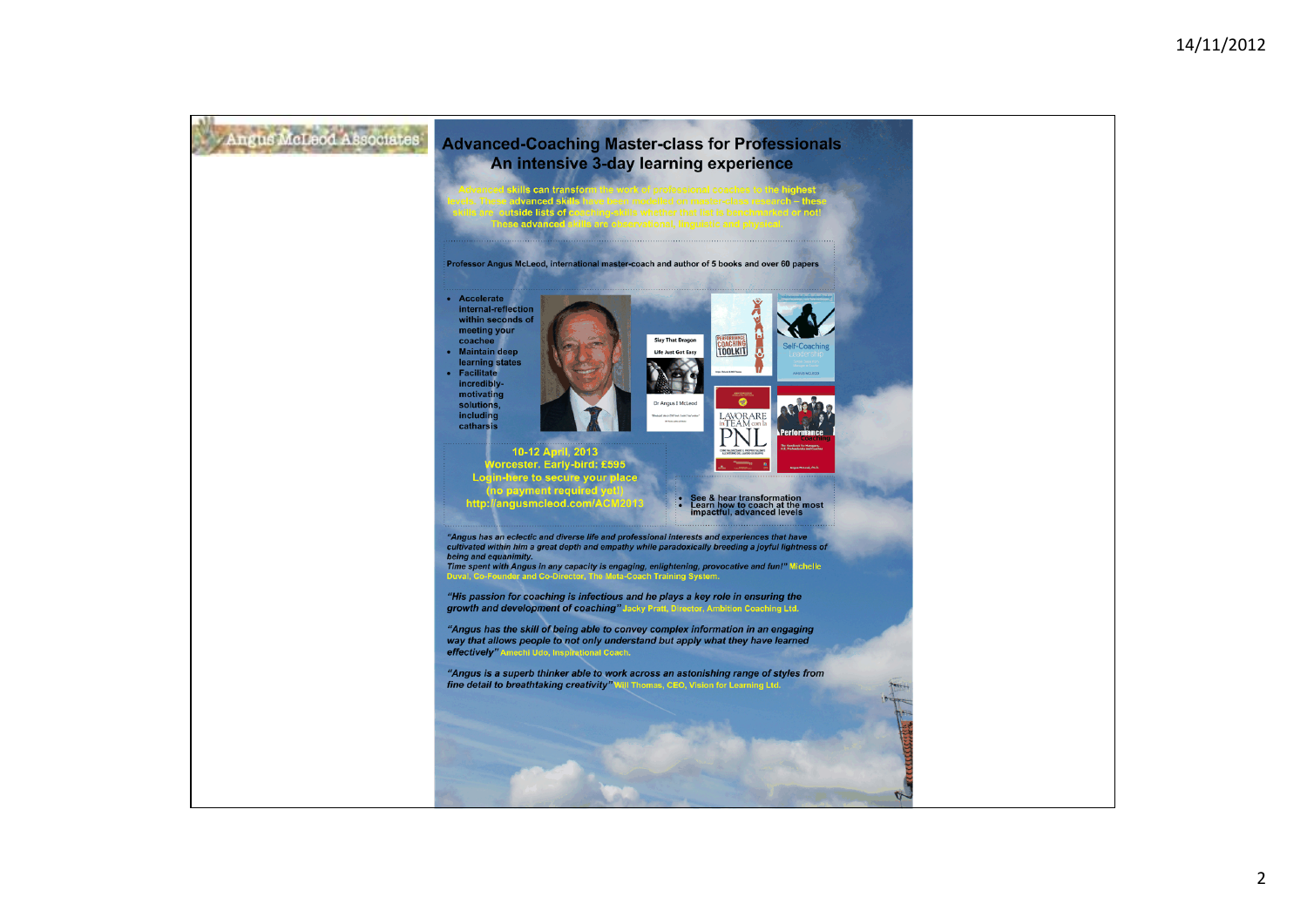## Four Levels of Coaching

### **Observing the Coachee, NOT the coach**

- 1. Intellectualizing
- 2. Intellectual pauses
- 3. Deeper level accessing –– Self-reflective experiencing (SRE)
- 4. Same but with pauses >2 seconds, sometimes minutes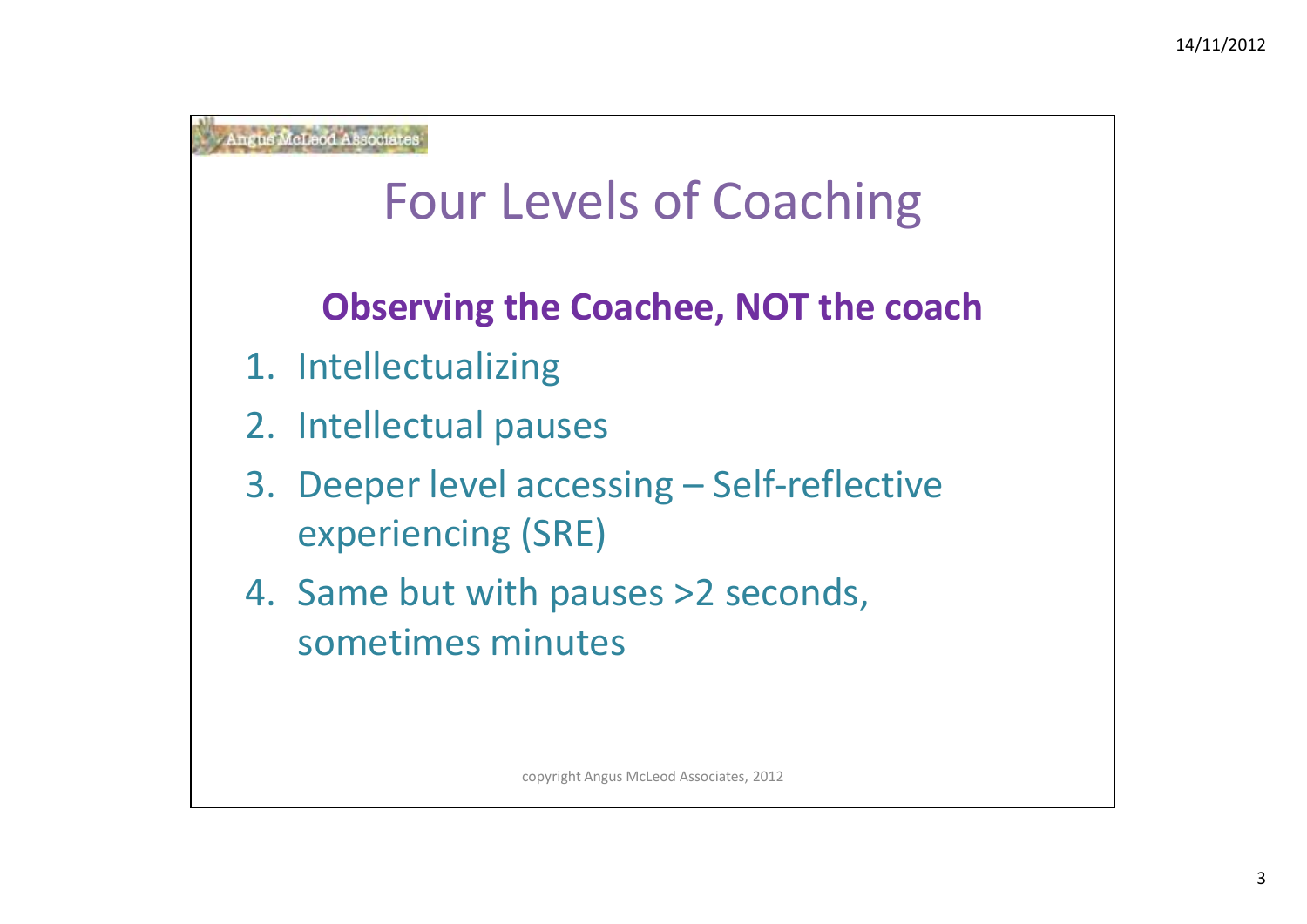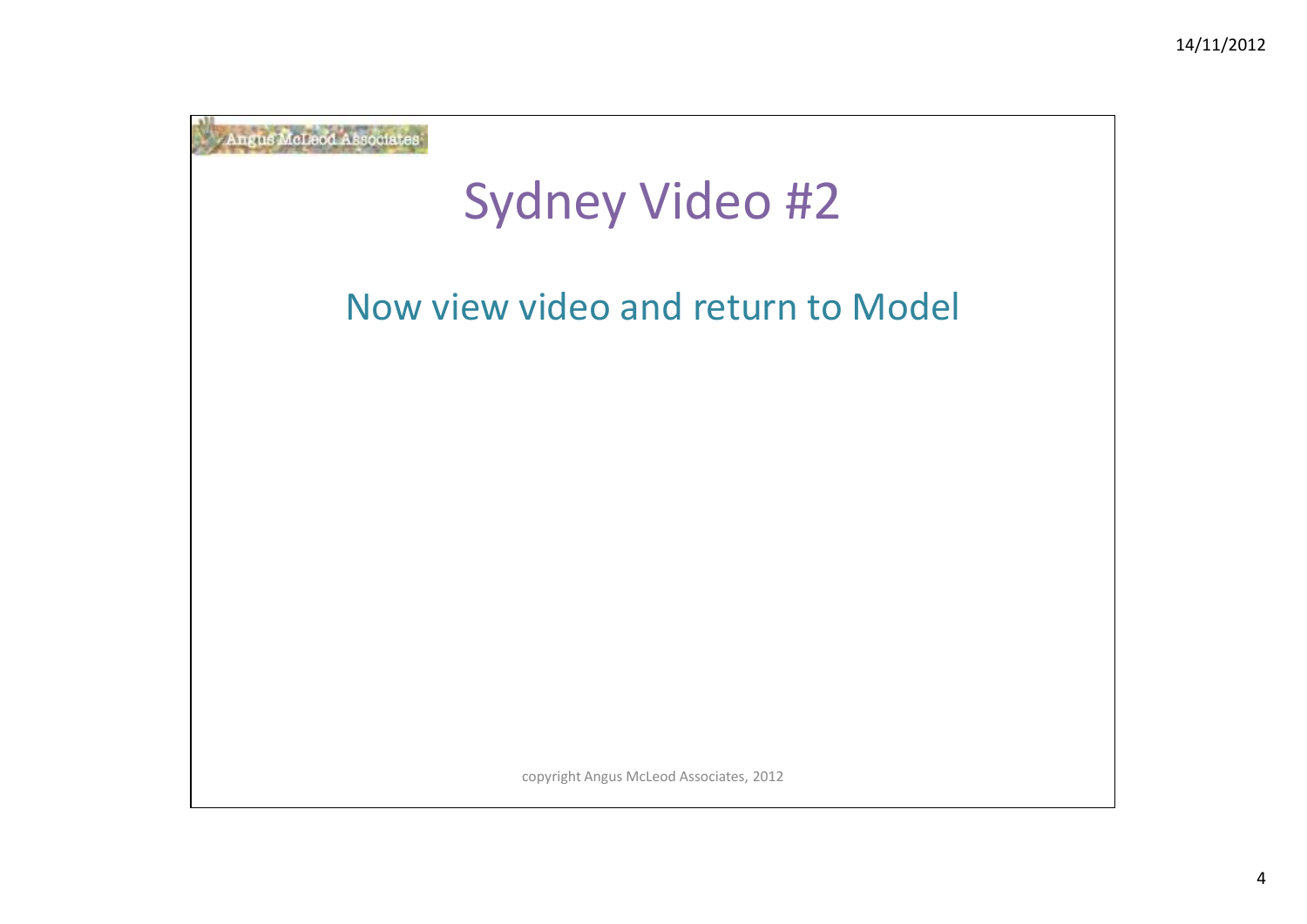### BONUS SLIDE - SRE tips

- Breathing quickly subsides
- Eyes defocus or move once and defocus
- Head may tip (look for whites of eyes!)
- All tics/movements stop
- Shoulders may sink (notice against background)
- Face muscle-tone relaxes, hues may pale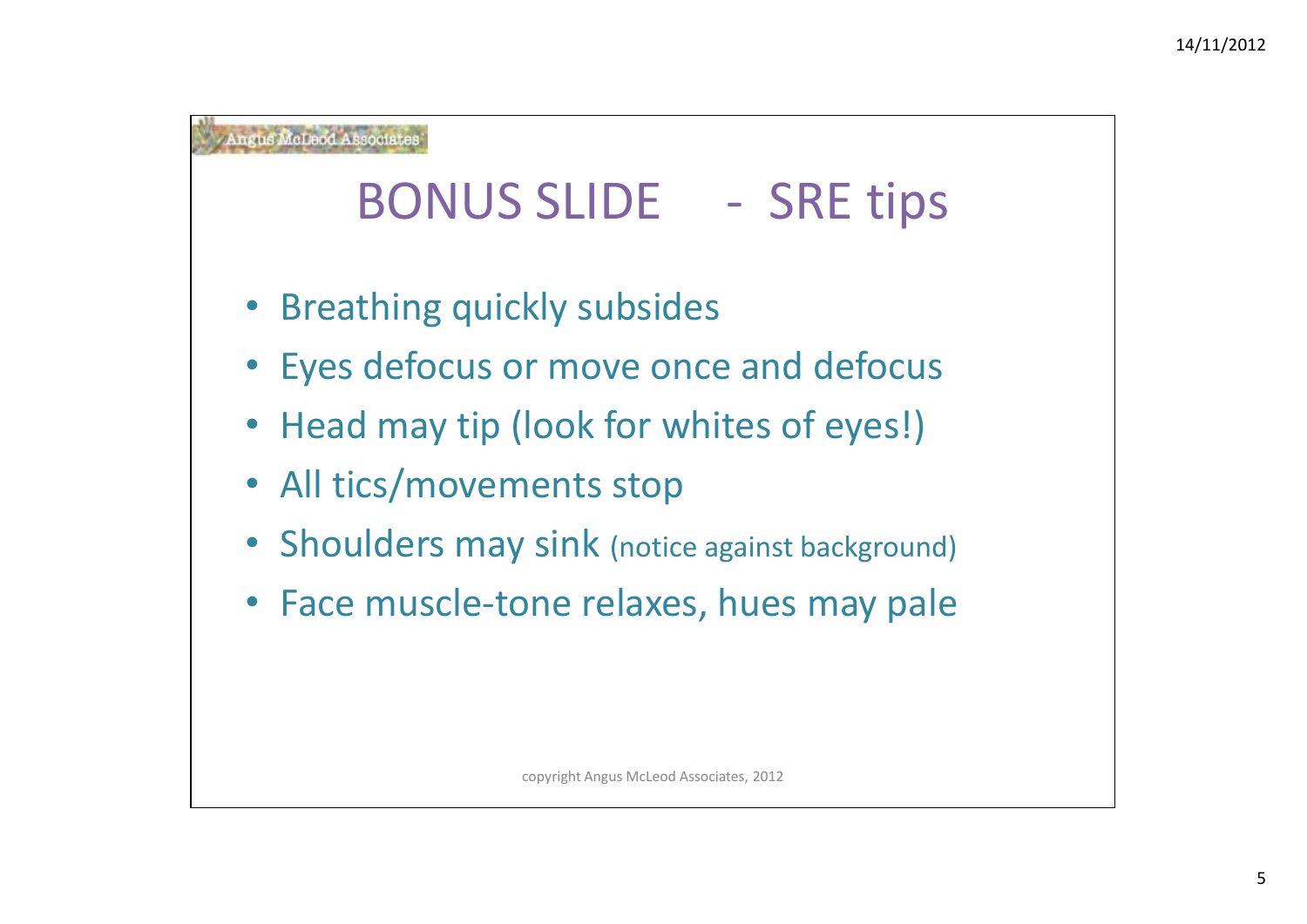### Key Coach Skills for catharsis

- Sensory Acuity
- Reflective Language
- Management of Silence (e.g. see 'trailing off')
- $\bullet$  Managing dialogue, for example:
	- $-$  Trailing off as the coachee is entering SRE
	- Interruption and re-triggering for SRE
- Not needing content or context, see McLeod, PC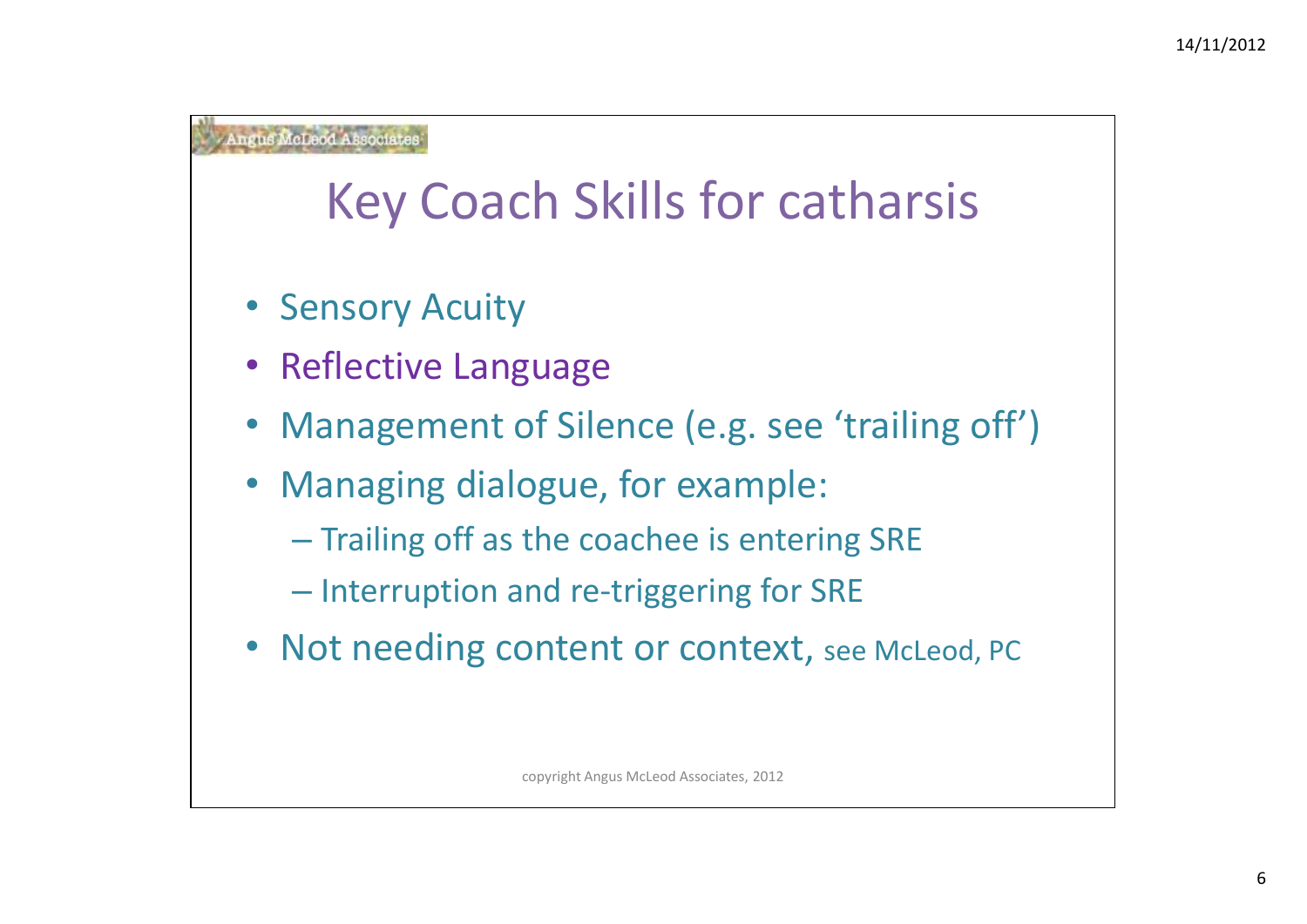## Critical Competences

- Rapport/Trust
- •Coachee willingness to enter SRE states
- •Coach ability to be silent as coachee goes SRE
- •Coach ability to interrupt logic where SRE may be more powerful, and re-trigger SRE state
- Coach ability to **facilitate deepening** of SRE
- Start facilitation from  $1<sup>st</sup>$  moment, not later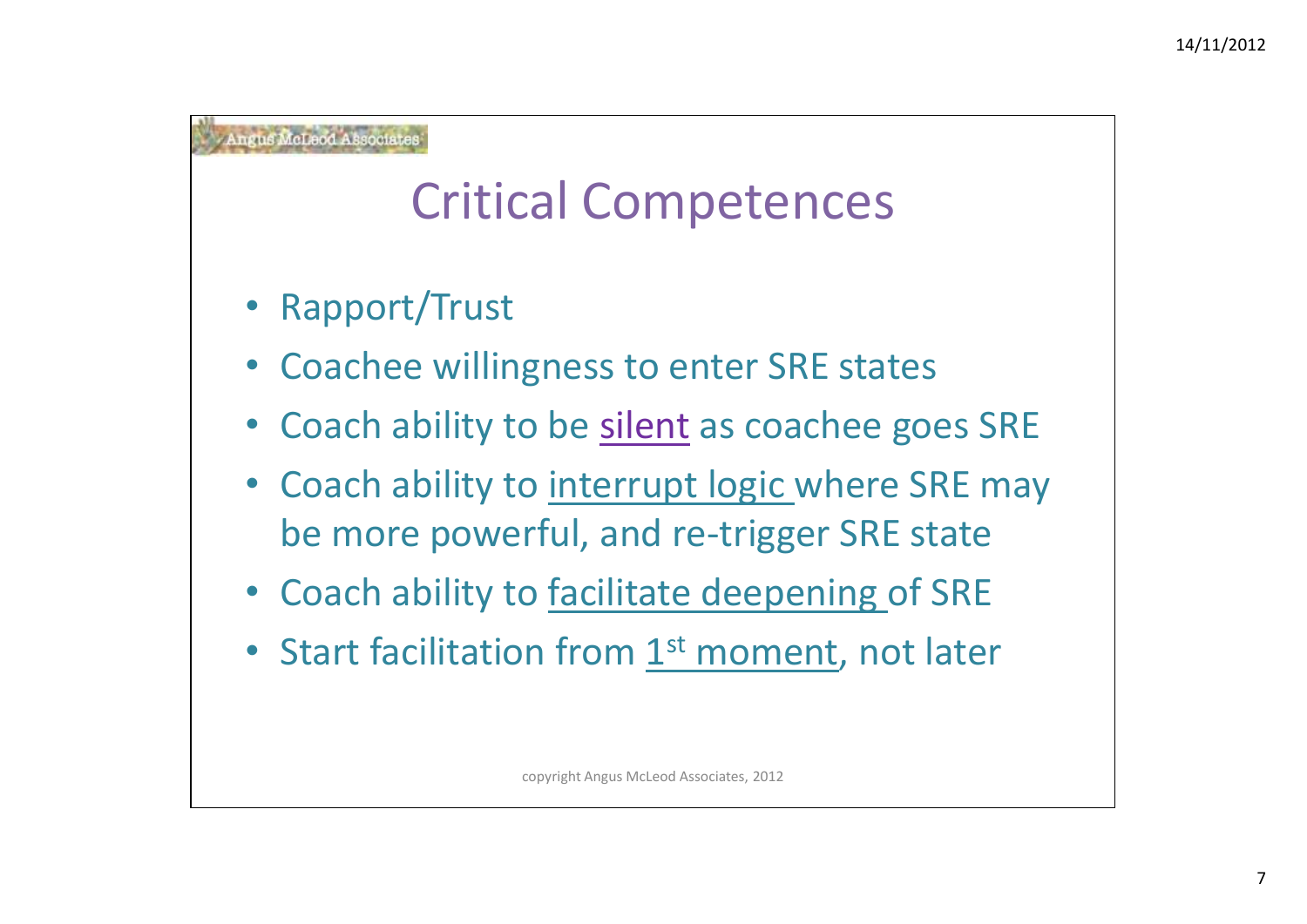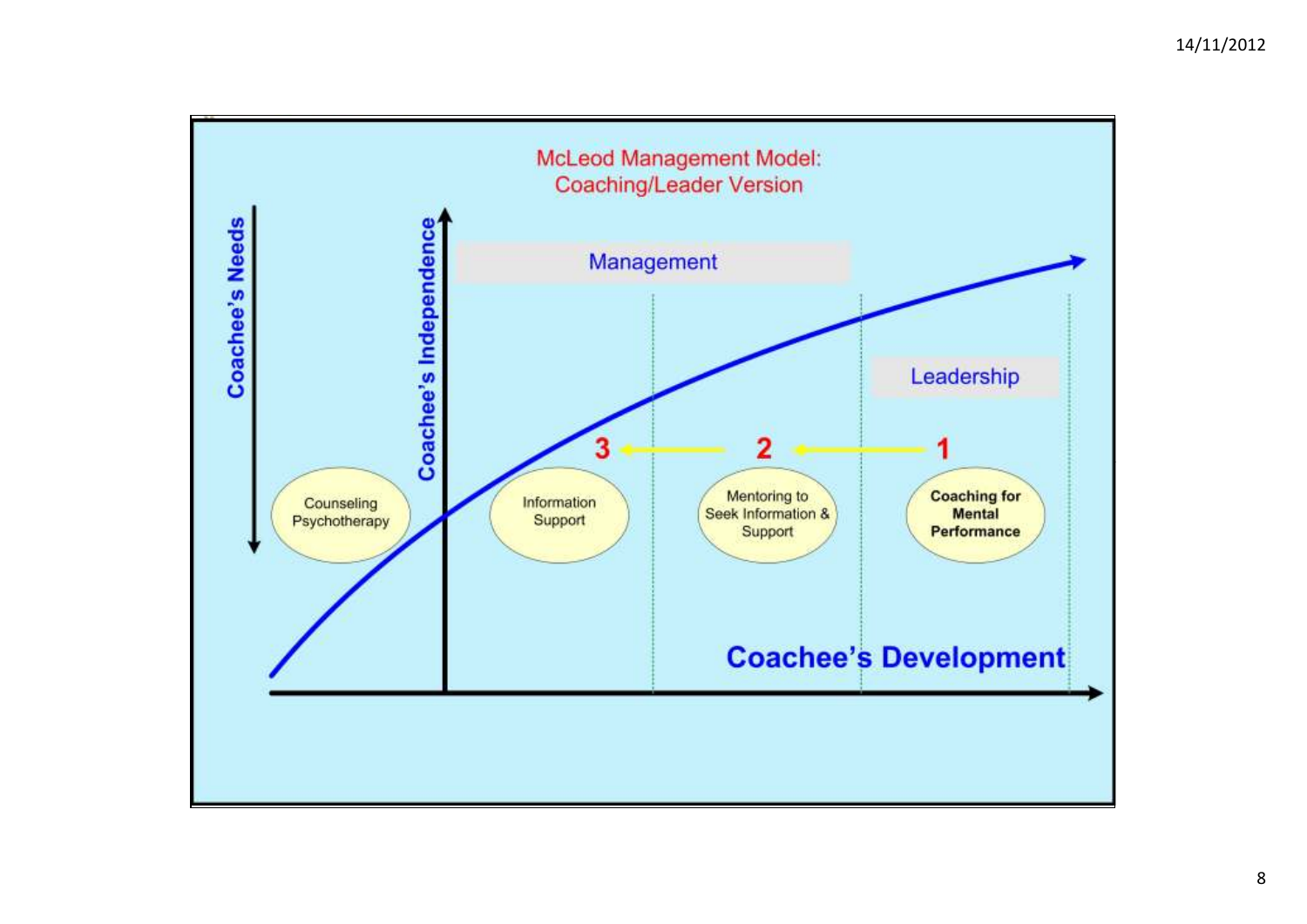### BONUS SLIDE – McLeod Model

- We can start by facilitating (1) invariably
- Move to mentoring (2) if needed
- Only then move to support/direction (3)
- Return to coaching again
- Applies to first meeting coachee
- Applies to first meeting with procurement!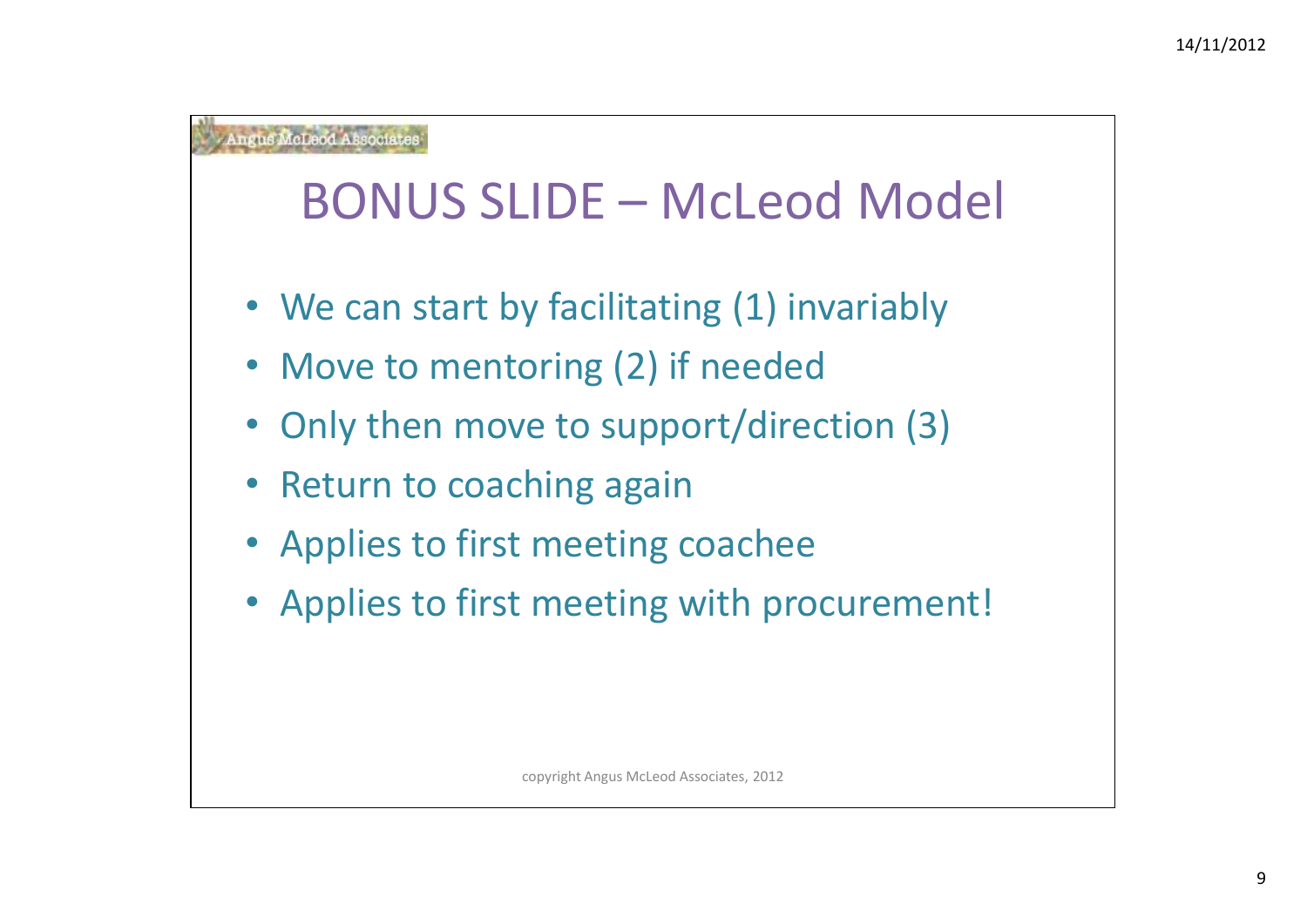### BONUS SLIDE: Mindset

- Servant Leader
- Their outcomes
- Questions are wholly for them, I don't need content or context to coach

For more on context-free coaching, see:Performance Coaching, McLeod, Crown House.Or come and work with us!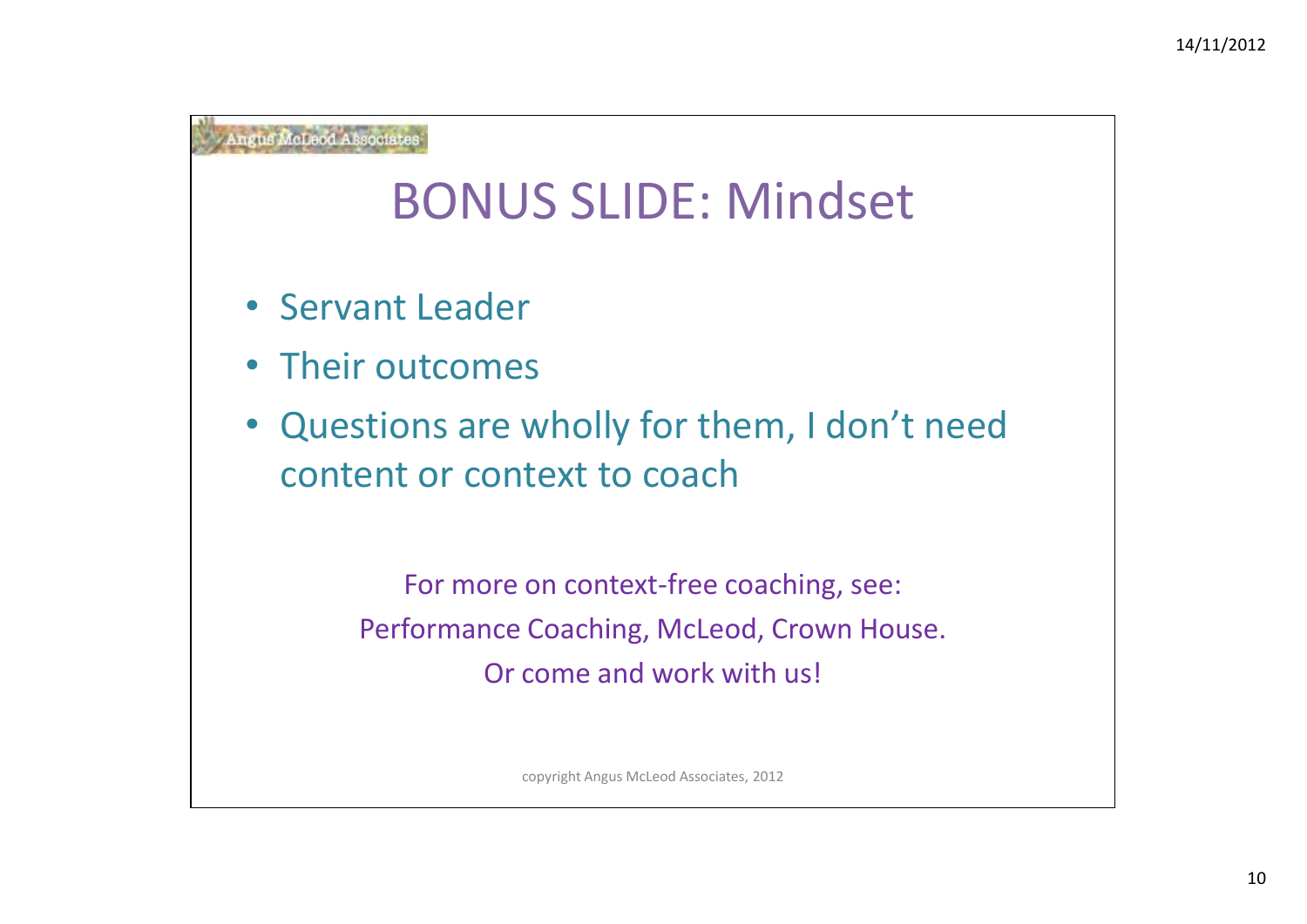### BONUS: Other Example SRE Skills

- Repeating coach's trigger phrase (or part) softly (1,2,3,4,5,6,7.. times)
- Repeating coachee's significant words with eye-contact
- Repeating coachee's significant words (or part) increasingly softly (1,2,3,4,5,6,7.. times)
- Follow breathing etc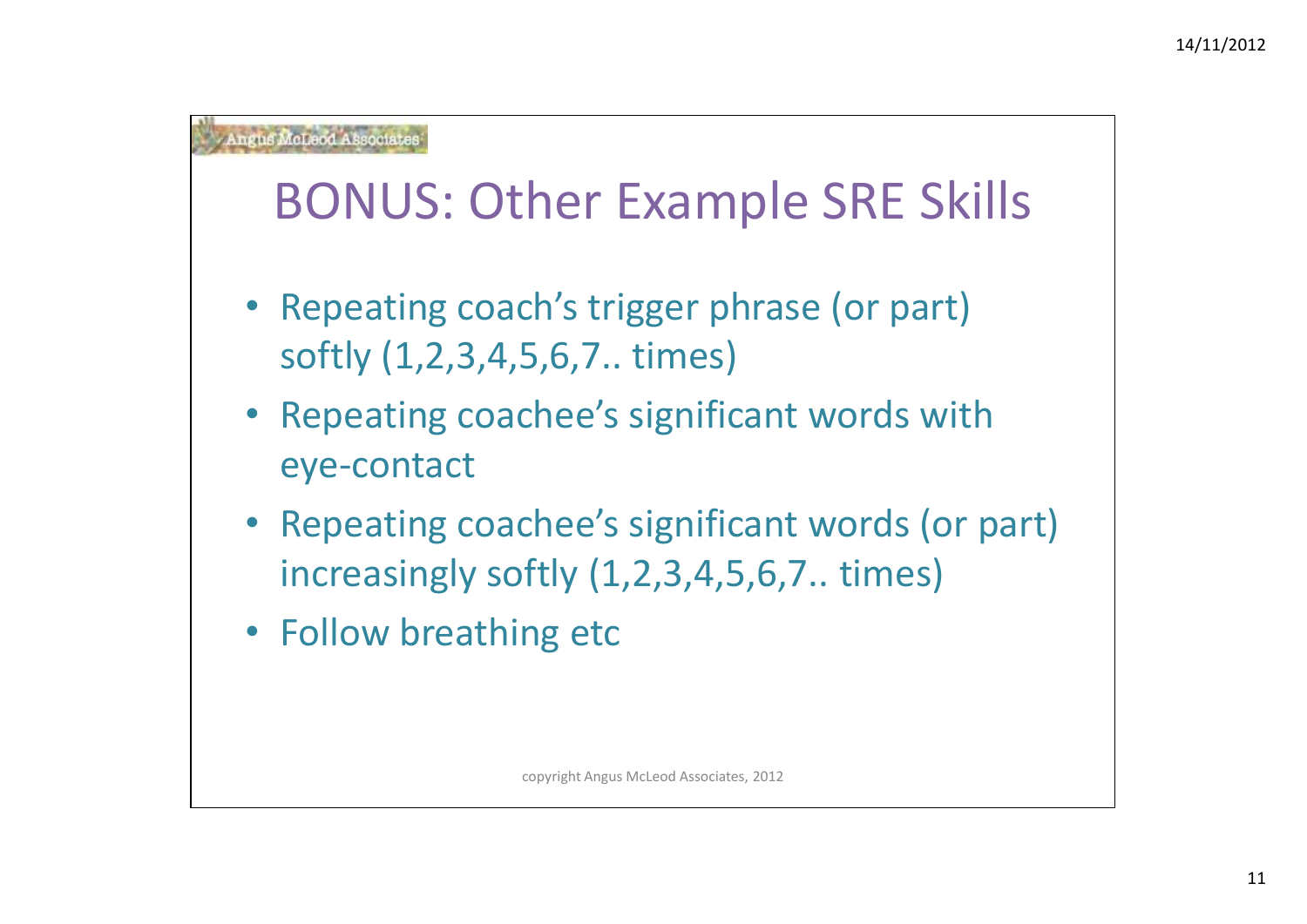## BONUS SLIDE: Other Rare Skills

- Check sustainability of outcomes with Goal/Target
- Always question for both sides of motivation
- Check sustainability of motivated actions
- Interrupt for significant...
	- $-$  Hot-words and phrases
	- Expression of event or feeling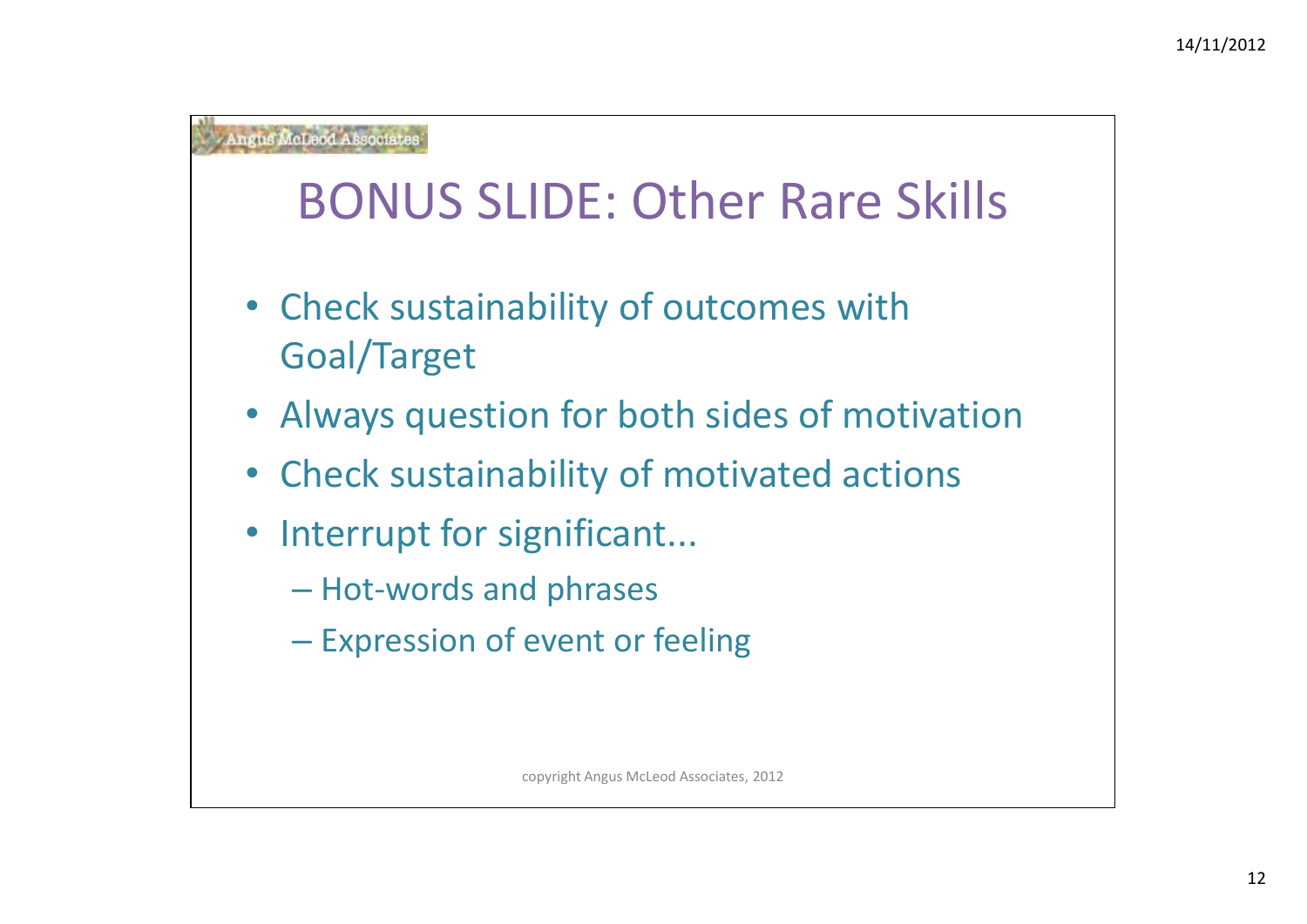### BONUS SLIDE: Hot Words & Phrases

- Any value-judgment referring to themselves
- Action words about self, like 'accomplished', 'managed', 'developed'
- A named emotion or event of significance
- Sensory words, like 'felt' and 'sensed'
- •**Expletives**
- A word that sounds out of place $\bullet$
- $\bullet$ Precision words
- Extreme value-judgments (both positive and negative) about others

From Self-Coaching Leadership, McLeod, John Wiley & Sons